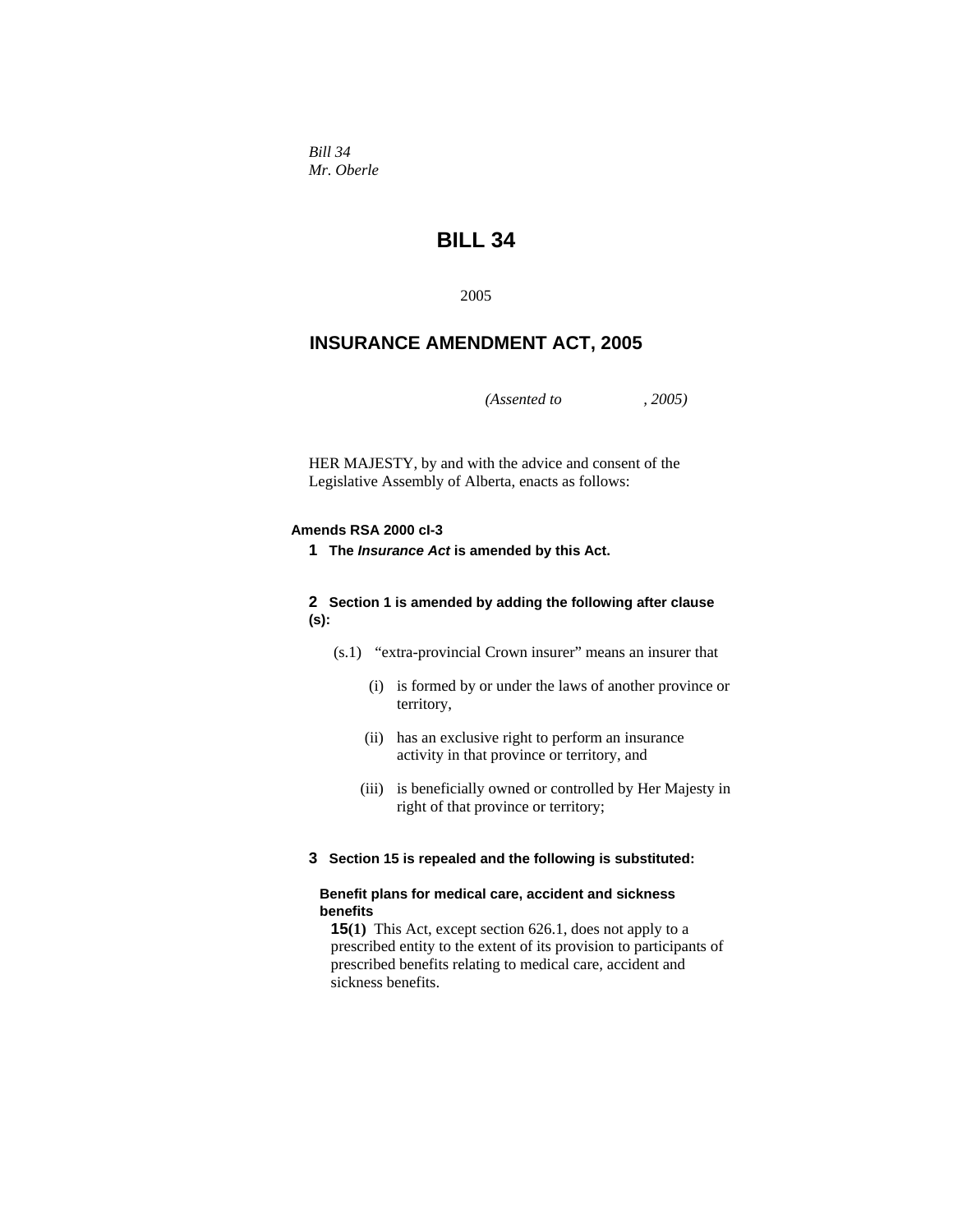**(2)** For the purposes of this section and section 15.1, "participant" includes a beneficiary or dependant of a participant.

## **4 Section 15.1 is amended**

- **(a) in subsections (2), (3)(a) and (b)(ii), (iii) and (v) and (4) by striking out** "employees" **and substituting** "participants";
- **(b) in subsection (4) by striking out** "net income or retained earnings" **and substituting** "net income, retained earnings or other financial resources".
- **5 The following is added after section 16:**

#### **Crown Immunity**

#### **Crown immunity**

**16.1(1)** In this section,

- (a) "Crown" means the Crown in right of Alberta and includes a Minister of the Crown and agents and employees of the Crown;
- (b) "reform amendments" means the amendments made to this Act by the *Insurance Amendment Act, 2003 (No. 2)* and the *Insurance Amendment Act, 2005*, and any regulations, orders in council, ministerial orders or board orders made pursuant to or by virtue of those amendments.

**(2)** No liability attaches to the Crown for any loss or damages that have arisen or may arise in respect of the reform amendments.

**(3)** All existing and future causes of action in law or in equity against the Crown in respect of the reform amendments, including, without limitation, Alberta Court of Queen's Bench action number 0403-14323 and the claims made in that action, are extinguished without costs.

**(4)** Nothing in this section acknowledges, admits, validates or recognizes a cause of action referred to in subsection (3).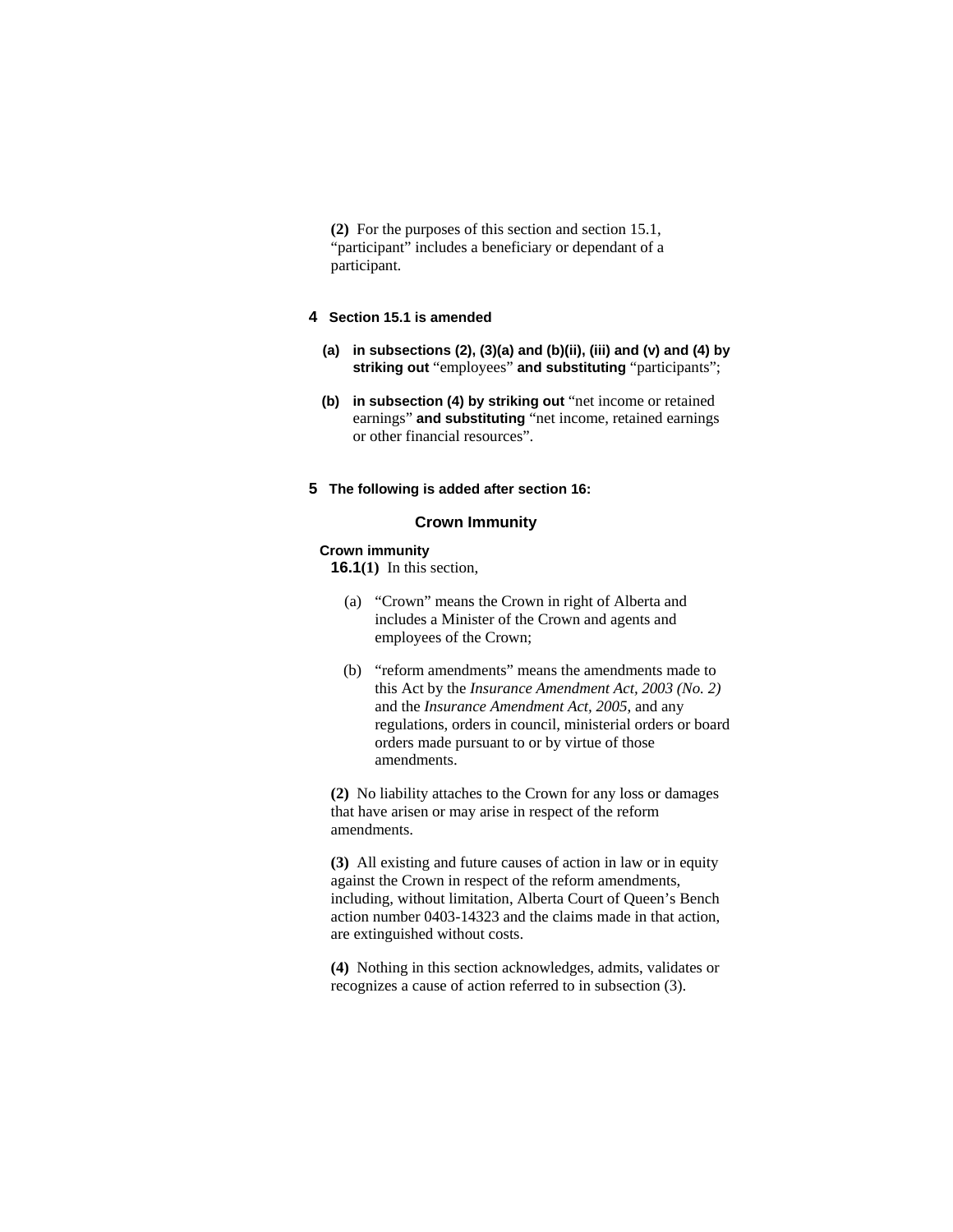**6 Section 19(1) is amended by adding the following after clause (b):**

- (b.1) an extra-provincial Crown insurer or an affiliate of an extra-provincial Crown insurer;
- **7 Section 22 is repealed.**

**8 Section 32(1) is amended by adding** "or at any time during the term of a licence," **after** "renewing a licence,".

#### **9 Section 60 is amended by adding the following after clause (b):**

 (c) respecting the issuance of a licence to an extra-provincial Crown insurer or an affiliate of an extra-provincial Crown insurer including, without limitation, regulations suspending or modifying the application or operation of any one or more provisions of this Act in respect of the extra-provincial Crown insurer or the affiliate, as the case may be.

**10 Section 82(1) is amended by striking out** "motor vehicle liability policy" **and substituting** "standard owner's policy referred to in section 610(6) or a standard garage policy".

#### **11 Section 511(1) is amended by adding the following after clause (h):**

- (h.1) respecting the receiving, handling and resolution of complaints, other than complaints referred to in section 661.3, by persons against insurers, including, without limitation, regulations
	- (i) governing the procedures to be followed or otherwise used by insurers in receiving complaints, including procedures for acknowledging receipt of complaints;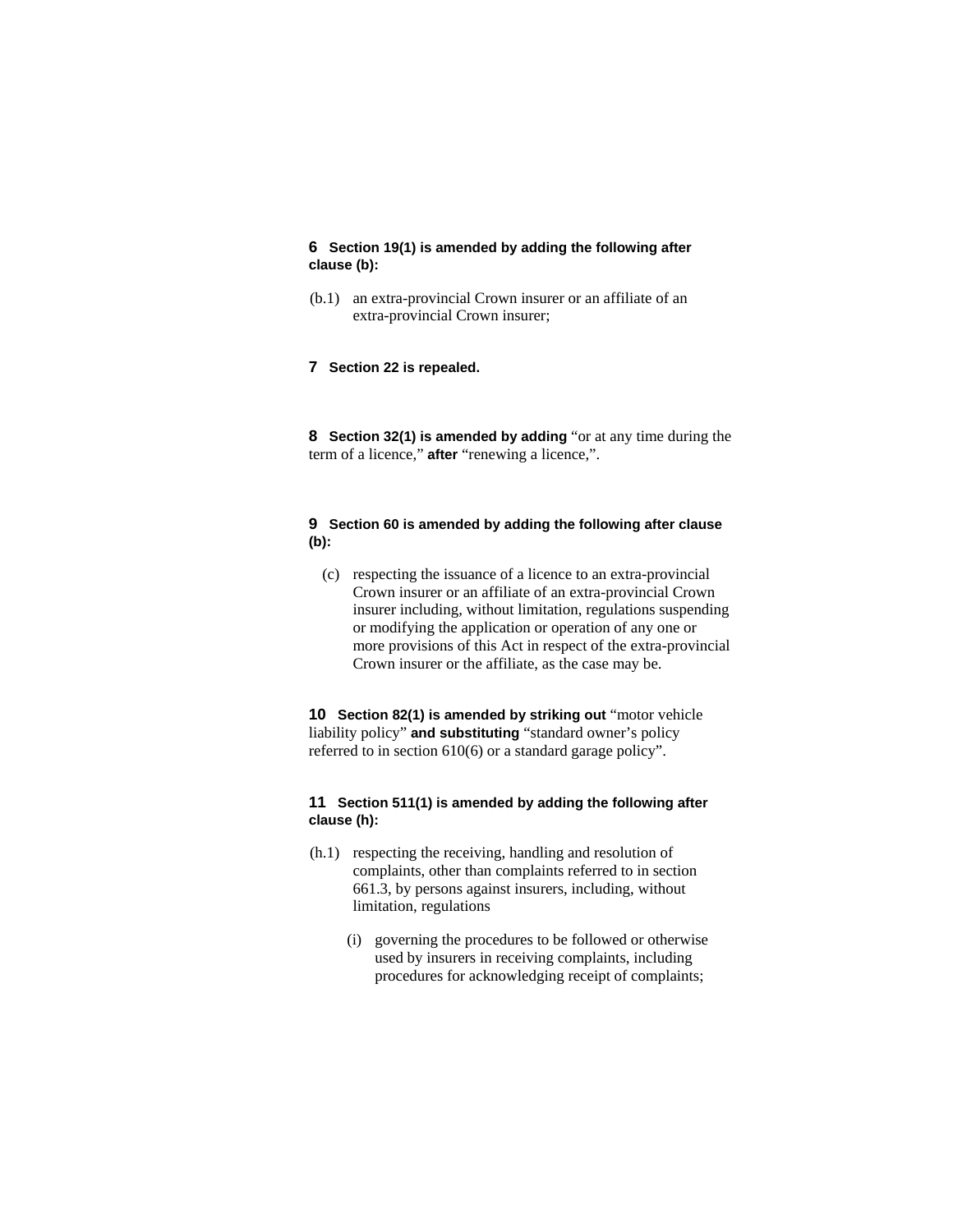- (ii) governing the procedures to be followed or otherwise used by insurers in handling complaints, including establishing a system of recording complaints;
- (iii) governing the procedures to be followed or otherwise used by insurers in resolving complaints, including the remedies available to resolve complaints;
- (iv) requiring insurers to appoint an officer in charge of the insurer's complaint procedures and prescribing the functions and duties of that officer;
- (v) requiring insurers to file annual reports with the Superintendent in respect of complaints received by insurers, including the number and nature of the complaints received according to categories prescribed in the regulations;
- (vi) governing the duties, functions and powers of the Superintendent, if any, in respect of the receiving, handling and resolution of complaints;

#### **12 Section 613.1 is amended**

- **(a) in subsection (1) by striking out** ", with respect to basic coverage,";
- **(b) by adding the following after subsection (1):**

**(1.1)** This section applies only to adverse contractual action taken in respect of basic coverage on private passenger vehicles.

- **(c) in subsection (2) by adding the following after clause (c):** 
	- (c.1) the insurer's licence is suspended or cancelled under section 54, 55, 819 or 819.1;

**13 Section 626.1(4)(b) is amended by striking out** "medical care and sickness and accident benefits" **and substituting**  "medical care, accident and sickness benefits".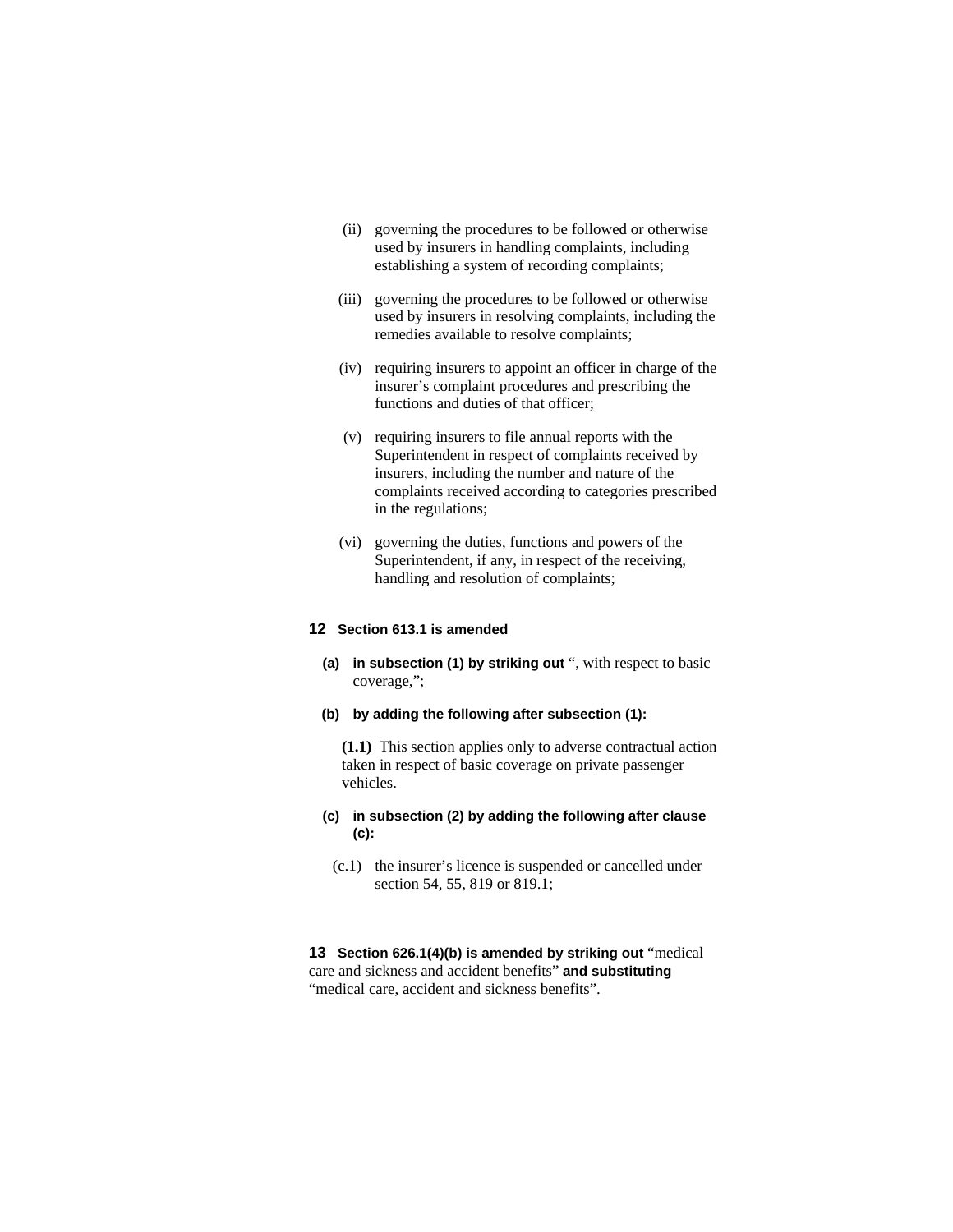## **14 Section 653(2)(b) is amended by adding the following after subclause (iii):**

 (iii.1) a director or officer of an extra-provincial Crown insurer or of an affiliate of an extra-provincial Crown insurer,

**15 Section 656(4)(b) is amended by adding** "or after" **after**  "before".

## **16 Section 660.2 is amended by adding the following after clause (e):**

 (e.1) respecting the refund or credit of any amounts paid for additional coverage under contracts made or renewed before or after, or in effect on, the coming into force of this section,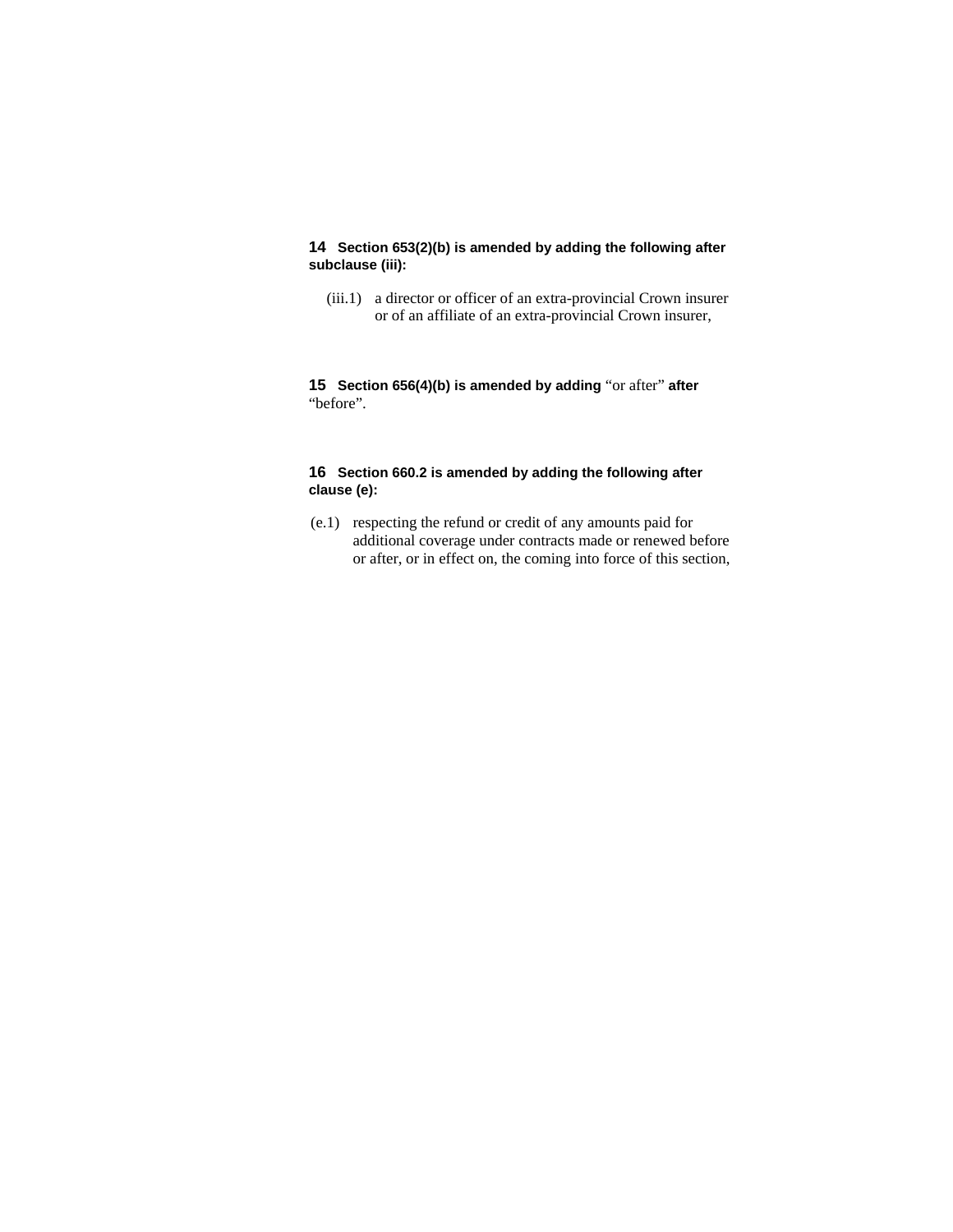including, without limitation, regulations respecting the contracts in respect of which a refund or credit is to be made, the amount of the refund or credit and the manner in which insurers must provide the refund or credit;

#### **17 The following is added after section 792:**

#### **Guidelines and interpretation bulletins**

**792.1** The Superintendent may issue guidelines and interpretation bulletins respecting the interpretation or application of this Act or any one or more regulations under this Act.

#### **18 The following is added after section 819:**

#### **General Insurance OmbudService**

**819.1(1)** Every insurer, while licensed to undertake automobile insurance or any other prescribed class of insurance, is a member of the General Insurance OmbudService incorporated under the *Canada Corporations Act* (Canada) or any other entity designated by the Minister in substitution for the General Insurance OmbudService.

**(2)** Every member of the General Insurance OmbudService is bound by the bylaws and memorandum of operation of the General Insurance OmbudService.

**(3)** A member of the General Insurance OmbudService must pay to it all assessments and levies made against the member by the General Insurance OmbudService.

**(4)** If a member fails to pay an assessment or levy within 30 days after the mailing of the notice of the assessment or levy to the member,

 (a) the General Insurance OmbudService may claim the amount of the assessment or levy, with interest, as a debt due from the member, and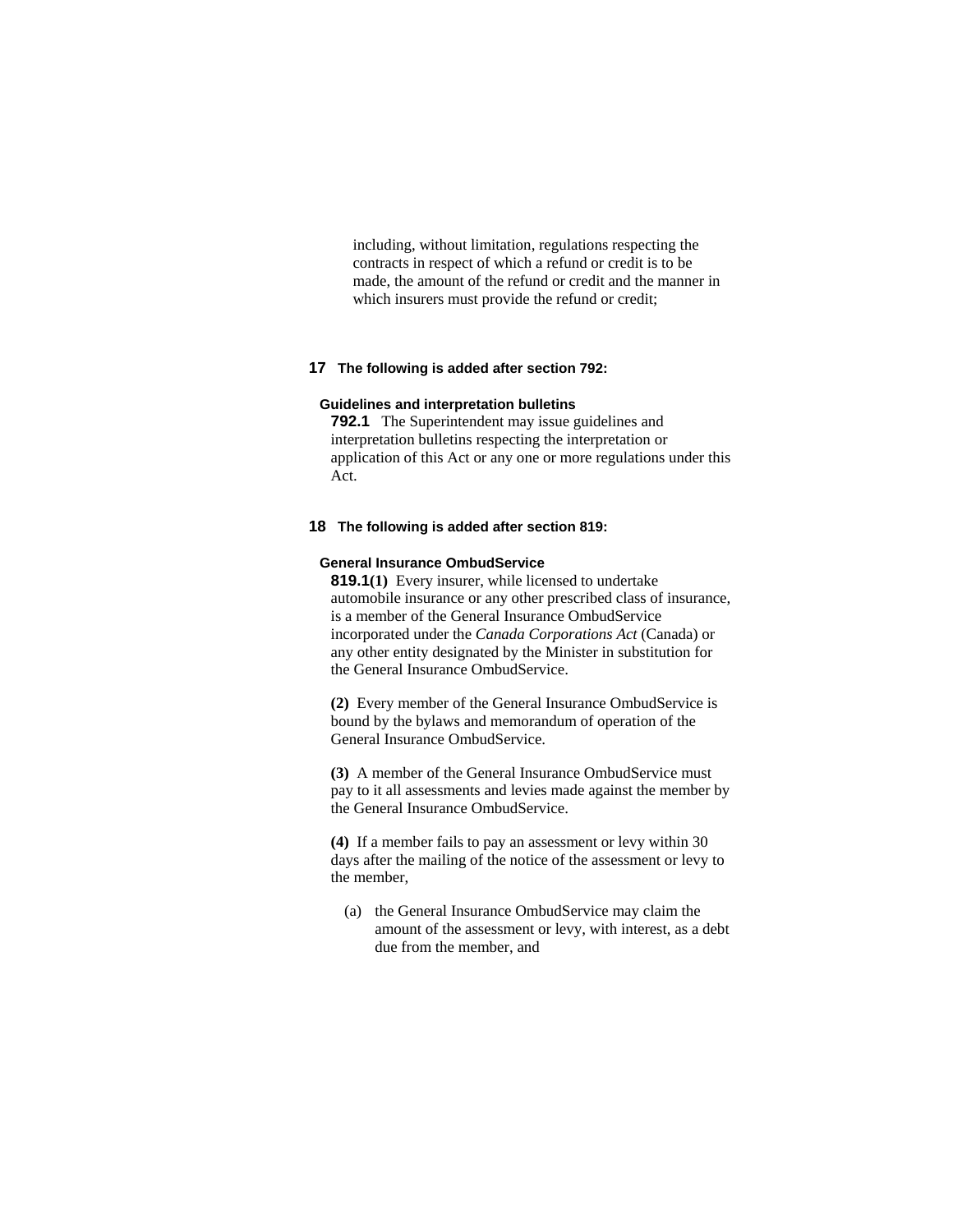(b) the Minister may suspend the member's licence subject to any terms or conditions the Minister considers appropriate or cancel the member's licence.

**(5)** The debt due under subsection (4)(a) does not cease to be due on the termination of the member's membership.

**(6)** Before suspending or cancelling a member's licence under subsection (4)(b), the Minister must notify the insurer of the proposed suspension or cancellation and provide the insurer with an opportunity to make representations to the Minister.

**(7)** When an insurer's licence is cancelled under subsection (4)(b), the insurer must cease to carry on business in Alberta, except so far as is necessary for the winding-up of its business in Alberta.

**(8)** When an insurer's licence is suspended under subsection (4)(b), the insurer must cease to carry on business in Alberta in accordance with the terms and conditions of the suspension.

**(9)** If, under subsection (1), the Minister designates another entity in substitution for the General Insurance OmbudService, every insurer, while licensed to undertake automobile insurance or any other prescribed class of insurance, is a member of that entity and is not by virtue of this section a member of the General Insurance OmbudService, and all references to the General Insurance OmbudService in subsections (2) to (4) shall be read as references to that entity.

## **19 The following provisions are amended by striking out**  "Provincial Treasurer" **and substituting** "Minister of Finance":

section  $61(1)(b)(ii)$ ; section  $80(1)(d)(ii)$ ; section 498(n).

**Explanatory Notes**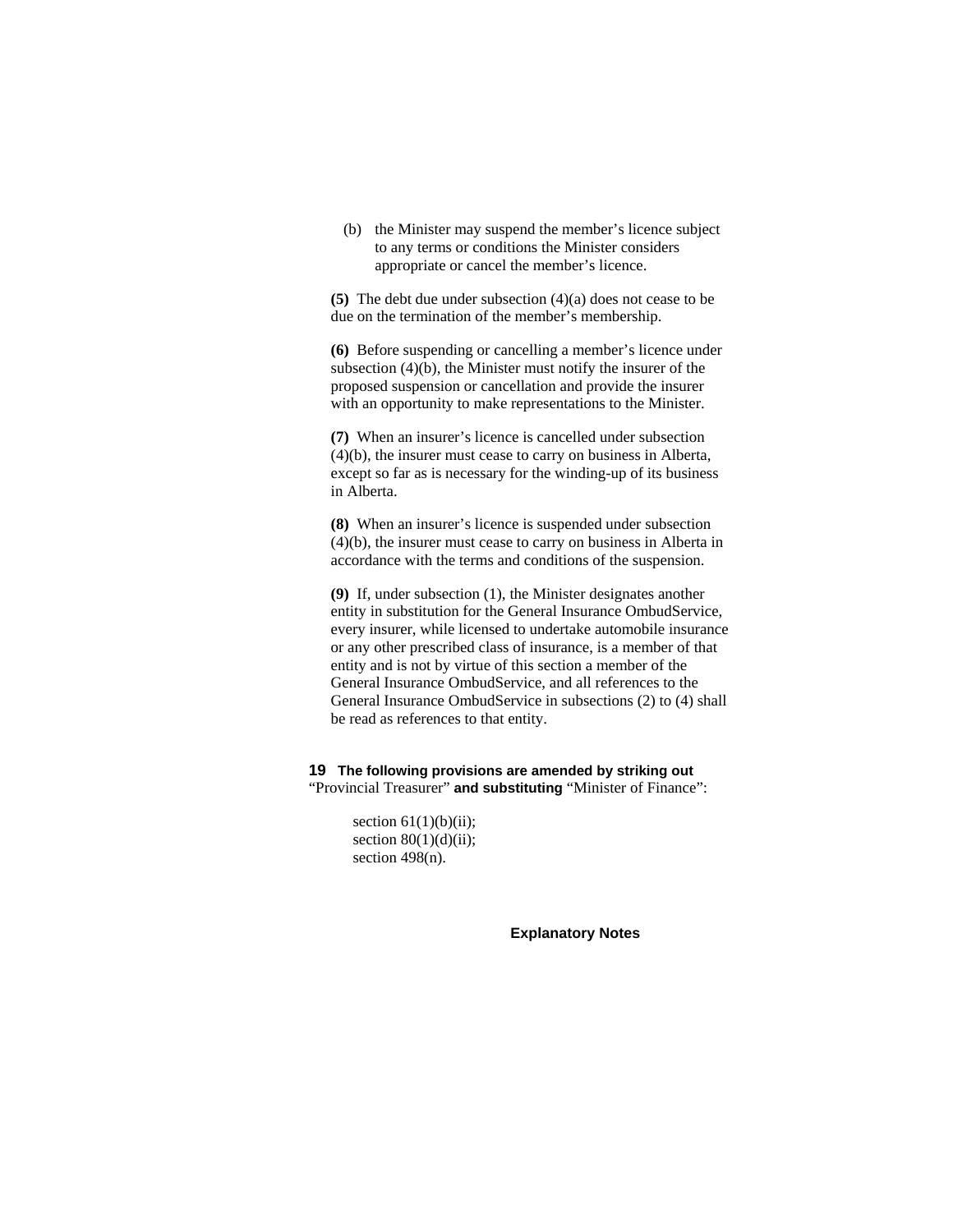**1** Amends chapter I-3 of the Revised Statutes of Alberta 2000.

**2** Definition of extra-provincial Crown insurer.

**3** Section 15 presently reads:

*15 This Act does not apply to a prescribed entity to the extent of its provision to employees of prescribed benefits relating to medical care, sickness and accident benefits.* 

#### **4** Section 15.1 presently reads:

*15.1(1) In this section, "non-accountable entities" means entities that are not accountable organizations within the meaning of section 16 of the Government Accountability Act.* 

*(2) Subject to any regulations made under subsection (3), this Act does not apply to an entity to the extent of its provision to its employees of prescribed benefits whose subject-matter is income replacement due to disability, sickness or disease, provided that no death benefit is payable.* 

*(3) The Lieutenant Governor in Council may make regulations* 

- *(a) applying this Act to prescribed classes of non-accountable entities in respect of their provision to their employees of benefits referred to in subsection (2), and*
- *(b) respecting such provision of those benefits by those classes, and in particular, in relation to each such class,* 
	- *(i) the nature and sufficiency of its financial resources as a source of continuing*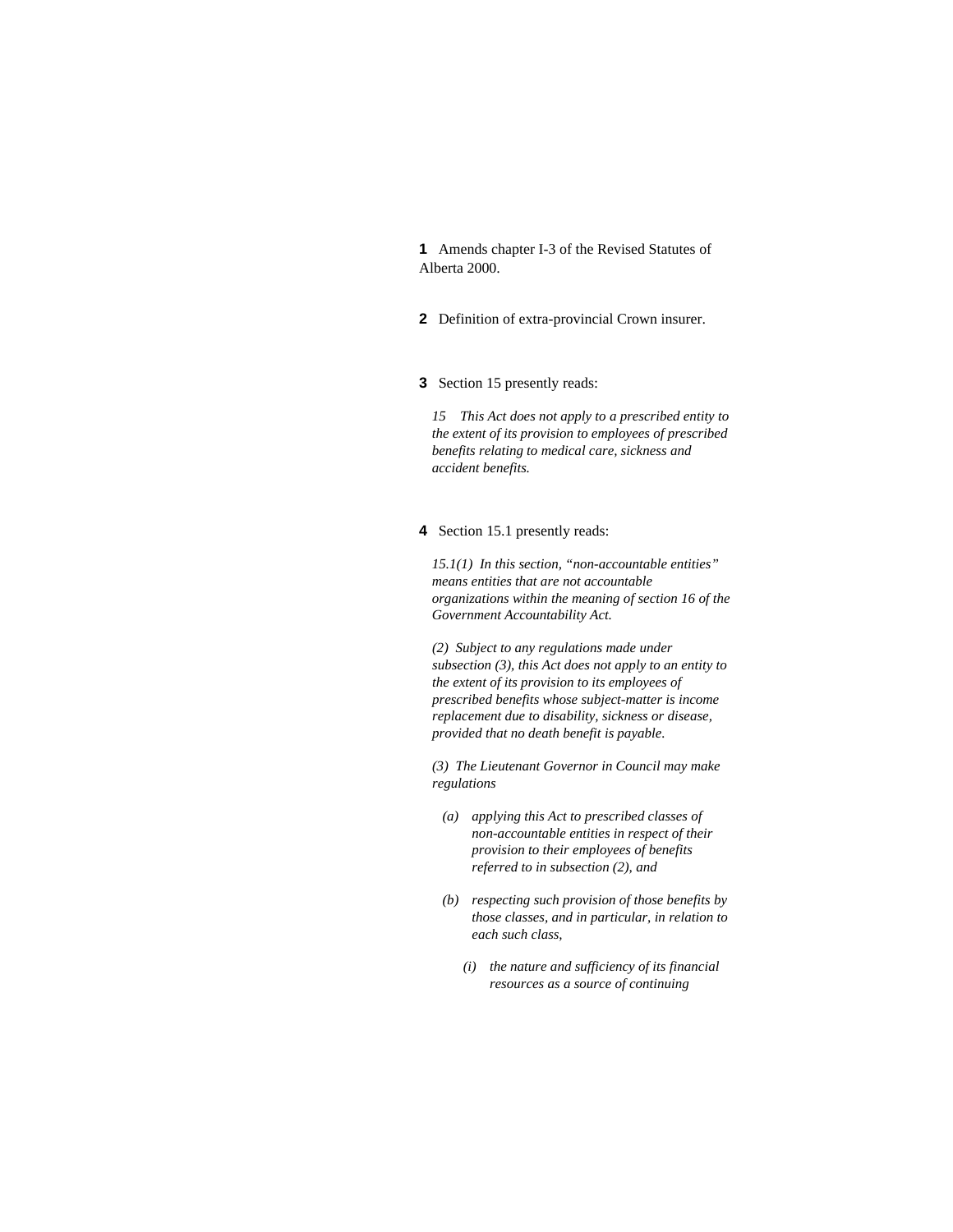*financial support for the financial obligations implicit in providing the benefits,* 

- *(ii) the availability of financial statements, prepared comparably to those referred to in section 219(1), to employees,*
- *(iii) the degree of segregation of any assets relating to the provision of the benefits, or offer of the benefits, to employees from the assets of the entity,*
- *(iv) the adequacy of any capital or reserves maintained by the entity to support the provision or offer of the benefits, and*
- *(v) the extent to which matters referred to in this subsection are to be disclosed to employees, and the timing of any such disclosure.*

*(4) Notwithstanding subsection (3)(b)(v), where a non-accountable entity provides benefits referred to in subsection (2) that are not underwritten by an insurer, it shall disclose to its employees, prior to or at the time that the benefits are offered, that the benefits are not underwritten by an insurer and that the benefits would be payable from the net income or retained earnings of the entity.* 

**5** Crown immunity.

#### **6** Section 19(1) presently reads:

*19(1) Only the following insurers are eligible for a licence under this Part:* 

- *(a) a provincial company;*
- *(b) an extra-provincial company;*
- *(c) a federally authorized company;*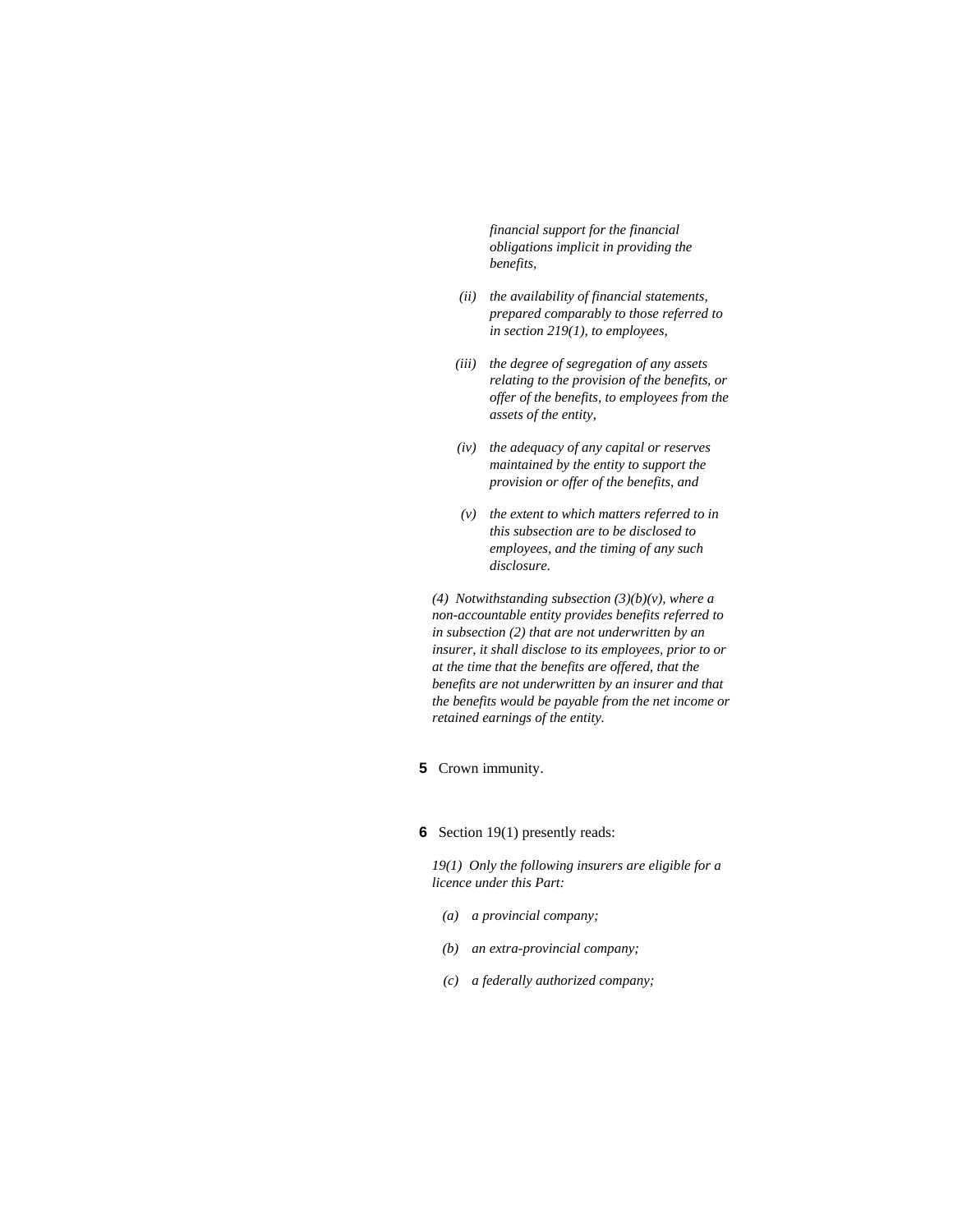*(d) an insurer made up of underwriters or syndicates of underwriters operating on the plan known as Lloyd's or any other plan approved by the Minister.* 

## **7** Section 22 presently reads:

*22(1) In this section, "extra-provincial Crown insurer" means an insurer that* 

- *(a) is formed by or under the laws of another province or territory,*
- *(b) has an exclusive right to perform an insurance activity in that province or territory, and*
- *(c) is beneficially owned or controlled by Her Majesty in right of that province or territory.*

*(2) No extra-provincial Crown insurer or affiliate of an extra-provincial Crown insurer may hold or be issued a licence under this Act.* 

#### **8** Section 32(1) presently reads:

*32(1) The Minister may, when issuing or renewing a licence, impose on the licence any terms or conditions that are consistent with this Act that the Minister considers appropriate.* 

**9** Regulation-making authority in respect of extra-provincial Crown insurers.

**10** Section 82(1) presently reads:

*82(1) No reciprocal insurance exchange may be licensed to undertake the type of automobile insurance that is evidenced by a motor vehicle liability policy.*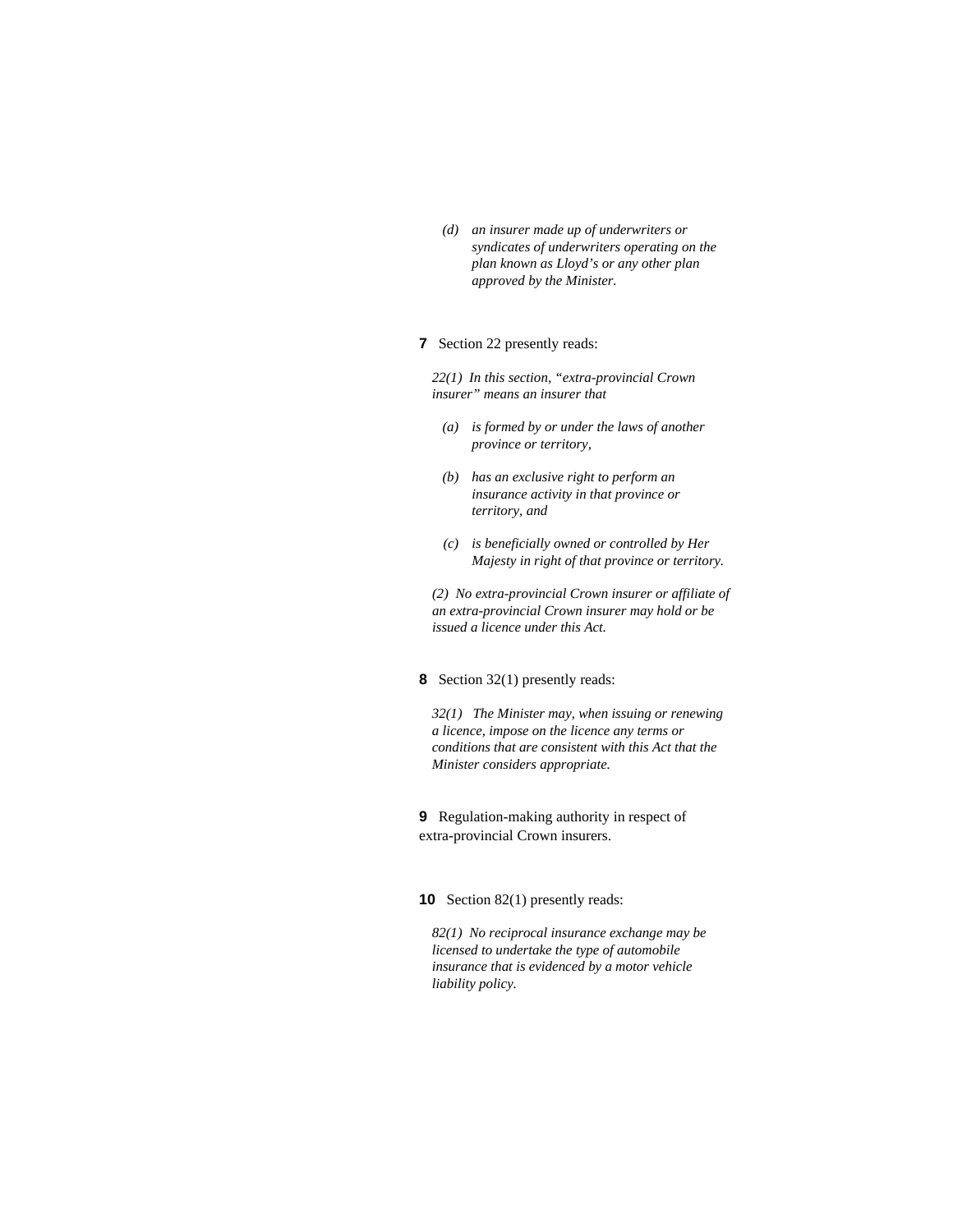**11** Regulation-making authority for the establishment of procedures in respect of receiving, handling and resolution of complaints.

**12** Section 613.1 presently reads in part:

*613.1(1) In this section, "adverse contractual action" means, with respect to basic coverage,* 

- *(a) refusing to process an application for automobile insurance;*
- *(b) refusing to issue a contract;*
- *(c) refusing to renew a contract;*
- *(d) terminating a contract;*
- *(e) cancelling a contract;*
- *(f) refusing to provide any coverage or endorsement;*
- *(g) refusing to continue any coverage or endorsement;*
- *(h) any action respecting a contract, not referred to in clauses (a) to (g), that is prescribed or otherwise described by regulation as adverse contractual action.*

*(2) An insurer, insurance agent or insurance broker must not, directly or indirectly, take any adverse contractual action with respect to an insured or an applicant for a contract except for one or more of the following reasons:* 

- *(a) the non-payment of a premium or any portion of a premium;*
- *(b) the failure of the insured or the applicant for a contract to inform the insurer or to keep the*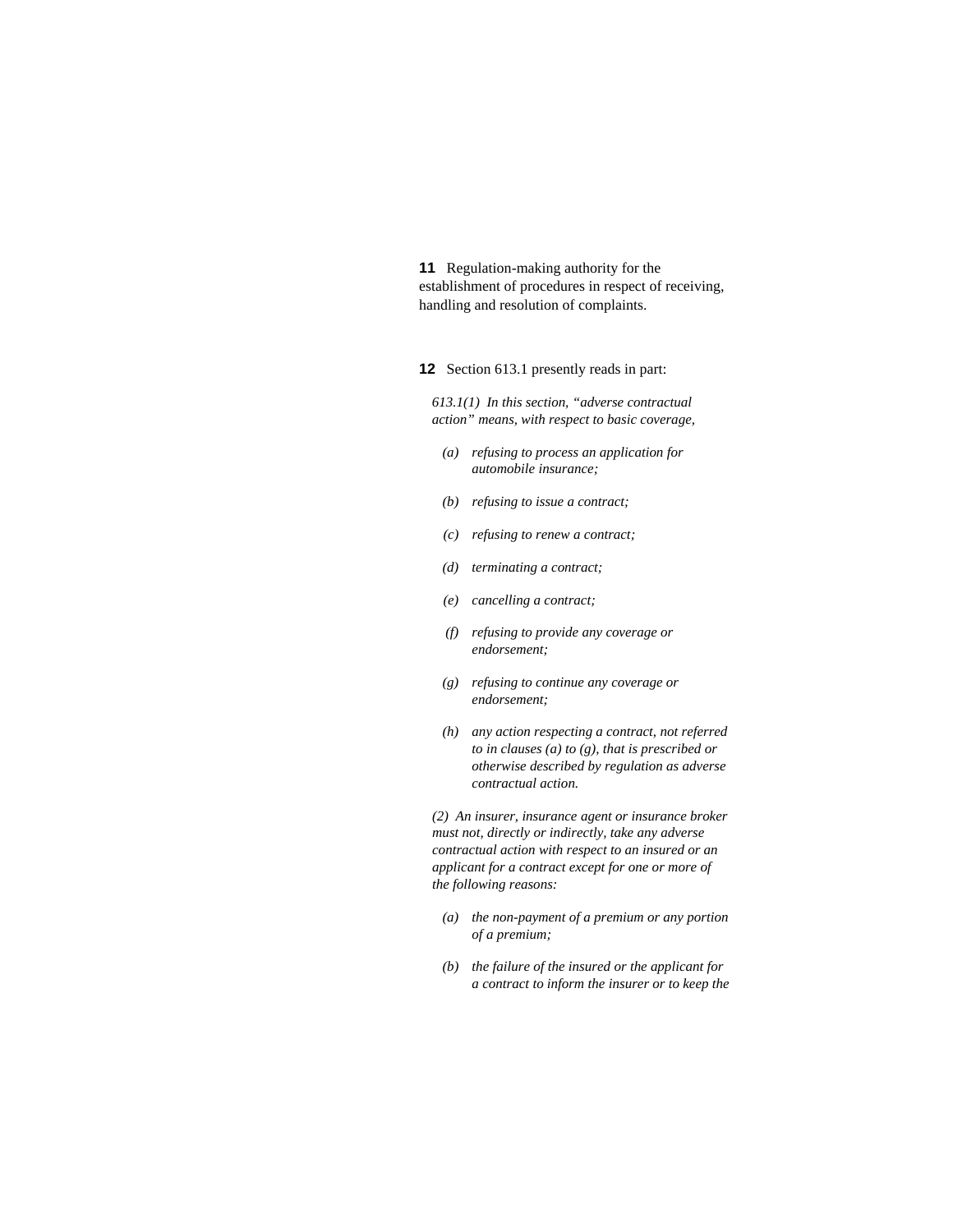*insurer informed, where requested to do so by the insurer, as to who is the principal driver of the automobile for which the insurance coverage is or is to be issued;* 

- *(c) in the case of an insurer that is a provincial or extra-provincial company, the insurer is required to cease to undertake or to offer to undertake insurance pursuant to section 25(2);*
- *(d) in the case of an insurer that is a federally authorized company, the federal Superintendent of Financial Institutions has ordered or otherwise directed the insurer to cease carrying on business or insuring risks in Canada;*
- *(e) the insurer has given notice under section 661.2(3) that the insurer intends to withdraw from the business of automobile insurance;*
- *(f) where permitted by regulation, any reasons not referred to in clauses (a) to (e) that are prescribed or otherwise described by regulation*

## **13** Section 626.1(4)(b) presently reads:

*(4) The forms of payment referred to in subsection (3) are* 

- *(b) medical care and sickness and accident benefits comprising medical care or goods or services that are not provided under the Alberta Health Care Insurance Act or, where the claimant is a resident of another jurisdiction, the equivalent legislation of that jurisdiction, or that exceed the limits for that care or those goods or services under that Act or that equivalent legislation,*
- **14** Section 653(2)(b) presently reads: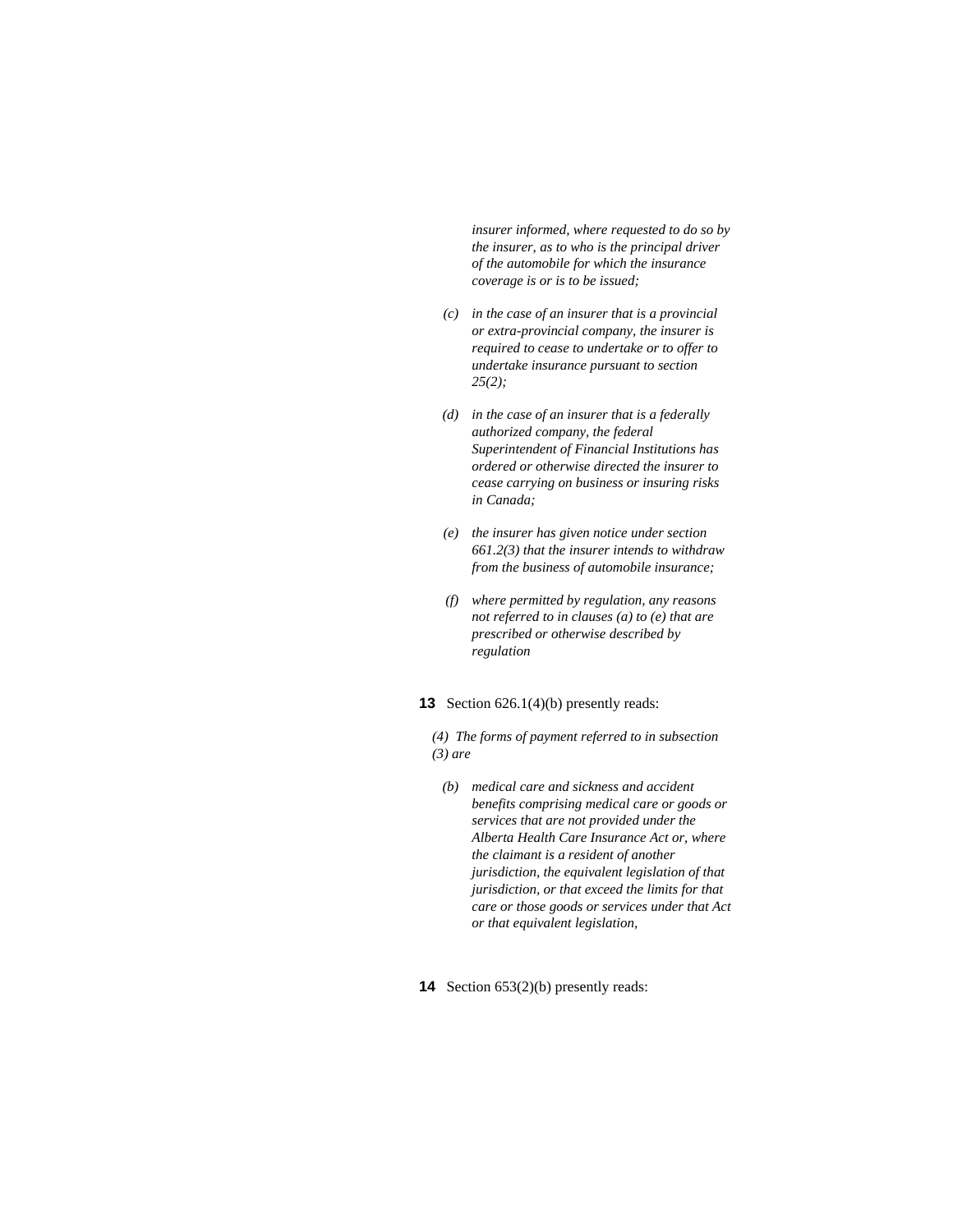*(2) The consumer representative referred to in subsection (1)(b)* 

- *(b) must not be* 
	- *(i) an adjuster,*
	- *(ii) a director or officer of a provincial company,*
	- *(iii) a director or officer of an extra-provincial company,*
	- *(iv) a director or officer of a federally authorized company,*
	- *(v) a director or officer of a financial institution,*
	- *(vi) an insurance agent,*
	- *(vii) a director or officer of a life company,*
- *(viii) a director or officer of a mutual provincial company,*
- *(ix) a director or officer of a property and casualty company, or*
- *(x) a special broker.*

## **15** Section 656(4)(b) presently reads:

*(4) The Lieutenant Governor in Council may make regulations* 

 *(b) respecting the refund or credit of any amounts paid for basic coverage under contracts made or renewed before, or in effect on, the coming into force of this section, including, without limitation, regulations respecting the contracts in respect of which a refund or credit is to be made, the amount of the refund or credit and the manner in which insurers must provide the refund or credit;*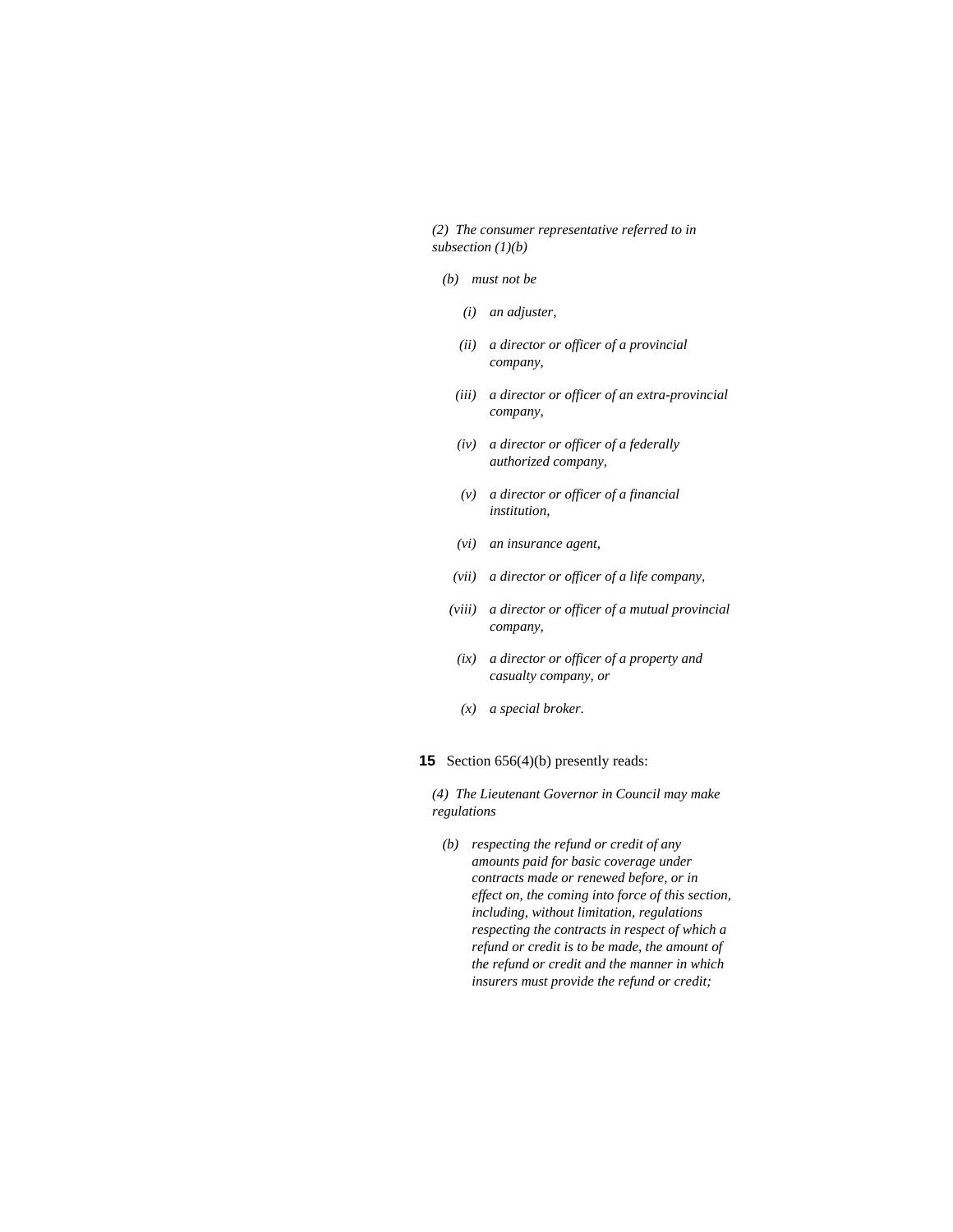## **16** Section 660.2 presently reads:

*660.2 The Lieutenant Governor in Council may make regulations* 

- *(a) respecting annual reports under section 655;*
- *(b) respecting the filing with the Board of a schedule of premiums for additional coverage under section 660;*
- *(c) respecting the period of time during which the Board must review a schedule of premiums for additional coverage filed with the Board under section 660;*
- *(d) requiring an insurer to give notice to the Registrar of Motor Vehicle Services whenever a contract is terminated, cancelled or not renewed, including regulations respecting the form and manner in which the notice must be given;*
- *(e) governing or otherwise respecting any matter related to premiums, charges, surcharges, discounts or other incentives related to automobile insurance;*
- *(f) respecting any matter that is to be prescribed under this Subpart;*
- *(g) defining for the purposes of this Subpart and the regulations made under this Subpart any term or expression used in this Subpart that is not defined in this Act.*

**17** Superintendent may issue guidelines and interpretation bulletins.

**18** Insurers licensed to undertake insurance must be members of General Insurance OmbudService.